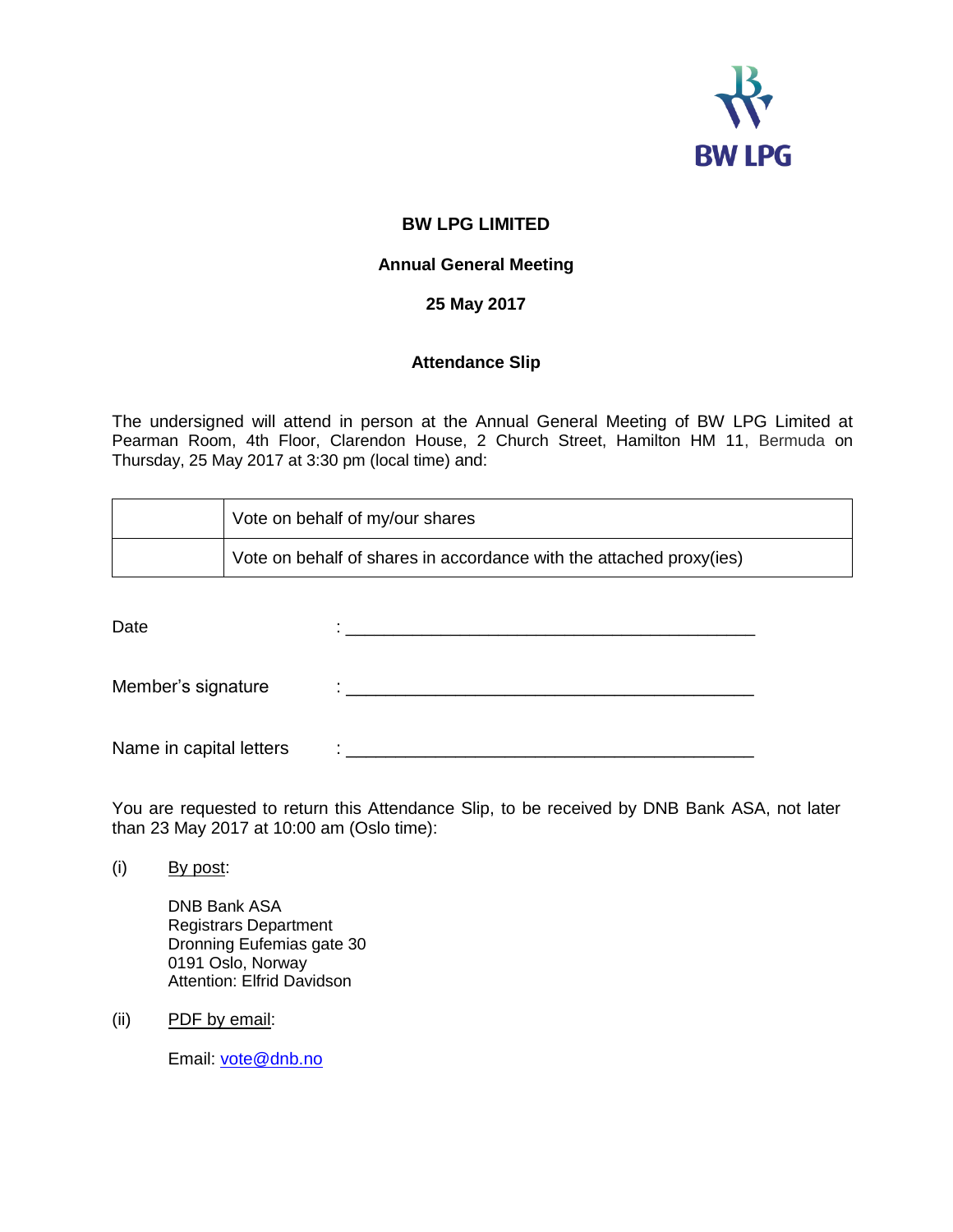

#### **BW LPG LIMITED**

(the "Company")

#### **FORM OF PROXY FOR THE 2017 ANNUAL GENERAL MEETING**

I/We (*insert name*) ………………………………………………………………………………… (*block letters*)

the holder(s) of (*insert number of shares*) ……………………………….…… common shares in the Company hereby appoint:

the duly appointed Chairman of the meeting or ………………………………………..………, as my/our proxy to vote on my/our behalf at the Annual General Meeting to be held at 3:30 pm (Bermuda time) on 25 May 2017 and at any adjournment thereof or, in the absence of any such indication, my/our proxy shall vote or abstain as he/she thinks fit.

I/We desire my/our votes to be cast on the resolutions to be proposed at the Annual General Meeting of the members (as set out in the Notice of Annual General Meeting dated 2 May 2017) as indicated below:

| <b>RESOLUTION</b>                                                                                                                                                                   |                                                                                                                                                                                                    |         | <b>FOR</b> | <b>AGAINST</b> | <b>ABSTAIN</b> |
|-------------------------------------------------------------------------------------------------------------------------------------------------------------------------------------|----------------------------------------------------------------------------------------------------------------------------------------------------------------------------------------------------|---------|------------|----------------|----------------|
| 1.                                                                                                                                                                                  | To re-appoint the following Directors for the following terms:                                                                                                                                     |         |            |                |                |
|                                                                                                                                                                                     | (a) Mr. Andreas Sohmen-Pao (Chairman)                                                                                                                                                              | 2 years |            |                |                |
|                                                                                                                                                                                     | (b) Mr. Andreas Beroutsos                                                                                                                                                                          | 2 years |            |                |                |
|                                                                                                                                                                                     | (c) Ms. Anne Grethe Dalane                                                                                                                                                                         | 2 years |            |                |                |
|                                                                                                                                                                                     | (d) Mr. Carsten Mortensen                                                                                                                                                                          | 2 years |            |                |                |
| 2.                                                                                                                                                                                  | To re-appoint Mr. Andreas Sohmen-Pao to the office of Chairman of<br>the Company for the ensuing year.                                                                                             |         |            |                |                |
| 3.                                                                                                                                                                                  | To appoint Mr. Thomas Wamberg as a member of the Nomination<br>Committee replacing Ms. Mai-Lill Ibsen                                                                                              |         |            |                |                |
| 4.                                                                                                                                                                                  | To determine that the number of Directors of the Company shall be<br>up to eight.                                                                                                                  |         |            |                |                |
|                                                                                                                                                                                     | 5. To authorise the Board of Directors to fill any vacancy in the number<br>of Directors left unfilled for any reason at such time as the Board of<br>Directors in its discretion shall determine. |         |            |                |                |
| 6.                                                                                                                                                                                  | To approve the allocation of profits of the Company for the financial<br>year ended 31 December 2016 as reflected in Agenda 9 of the<br>Notice of Annual General Meeting.                          |         |            |                |                |
| 7.                                                                                                                                                                                  | To authorise the Company to purchase, in line with the Company's<br>Bye-laws, Common Shares of the Company as reflected in Agenda<br>10 of the Notice of Annual General Meeting.                   |         |            |                |                |
| 8.                                                                                                                                                                                  | To approve the annual fees payable to the Directors and Committee<br>Members as reflected in Agenda 11 of the Notice of Annual General<br>Meeting.                                                 |         |            |                |                |
| To approve the reappointment of PricewaterhouseCoopers LLP as<br>9.<br>auditor for the forthcoming year and to authorise the Board of<br>Directors to determine their remuneration. |                                                                                                                                                                                                    |         |            |                |                |